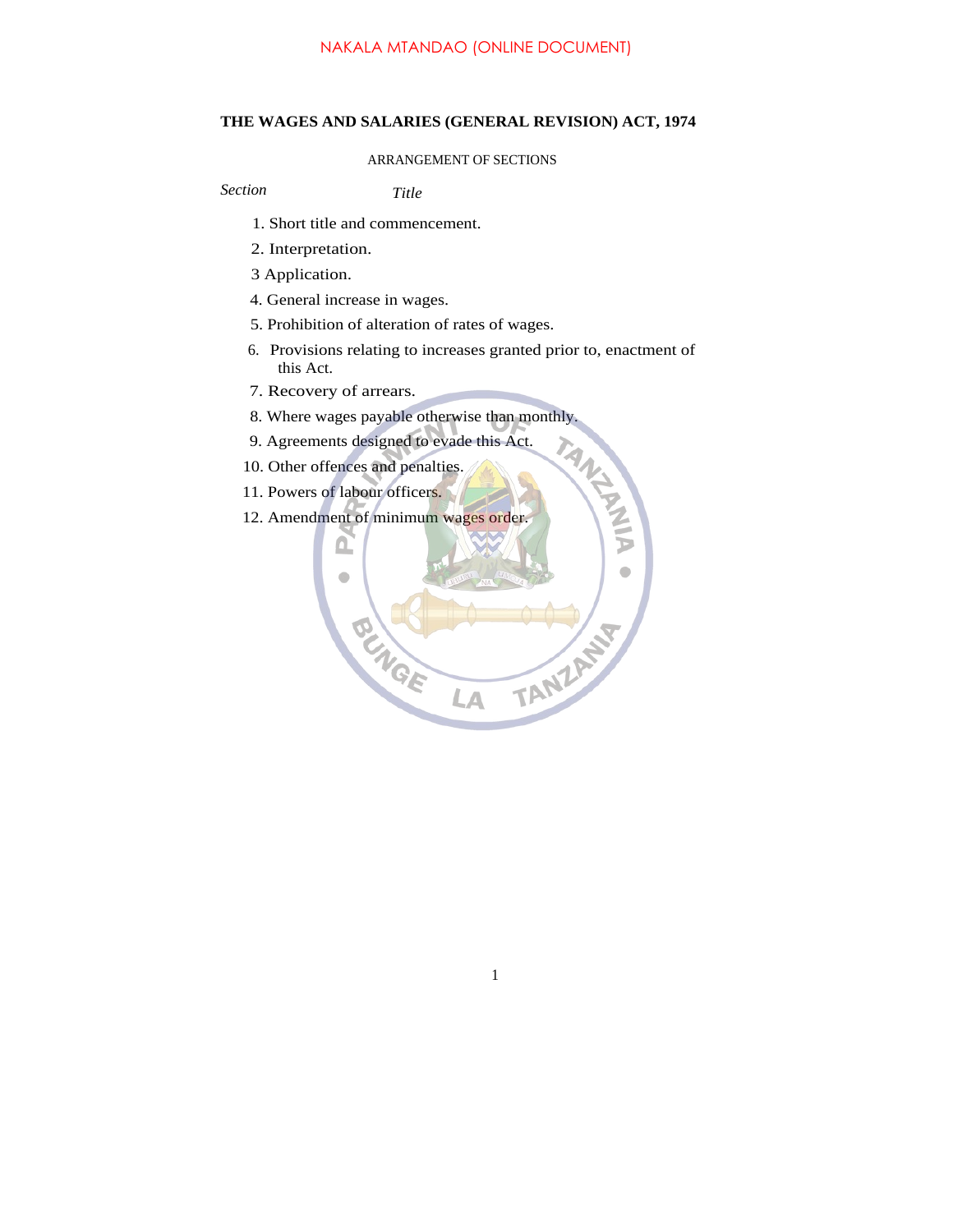## **THE UNITED REPUBLIC OF TANZANIA**



No. 22 OF 1974

**LASSEN** <del>rida</del>m OE

**20**........AUGUST, 1974 *TH*

## **An Act to make provision for a general revision of wages and salaries and for purposes connected therewith**

ENACTED by the Parliament of the United Republic of Tanzania.

1. This Act may be cited as the Wages and Salaries (General Revision) Act, 1974 and shall be deemed to have come into operation on the first day of May, 1974.

2. In this Act, unless the context otherwise requires- ''commercial enterprise'' means the carrying on for gain of any business,

trade, profession or other similar activity; "effective date'' means the first day of May, 1974;

"employment'' means employment under a contract of service and includes casual employment; and the expression ''employer'' and ''employee'' shall be construed accordingly;

''factory'' shall have the meaning assigned to that expression in the Factories Ordinance: Cap. 297

''industrial enterprise'' means the processing or manufacture of any material or product at a factory;

''Minister'' means the Minister for the time being responsible for matters relating to labour;

''place of employment'' means the place where an employee normally carries out the duties imposed upon him by his contract of service;

Provided that where an employee's normal place of employment is in an urban area he shall be continued to be paid at the rates applicable to urban area, notwithstanding that he is required from time to time to carry out his duties in a rural area;

Short title and commencement

**[**lst MAY, 1974**]**

Interpretation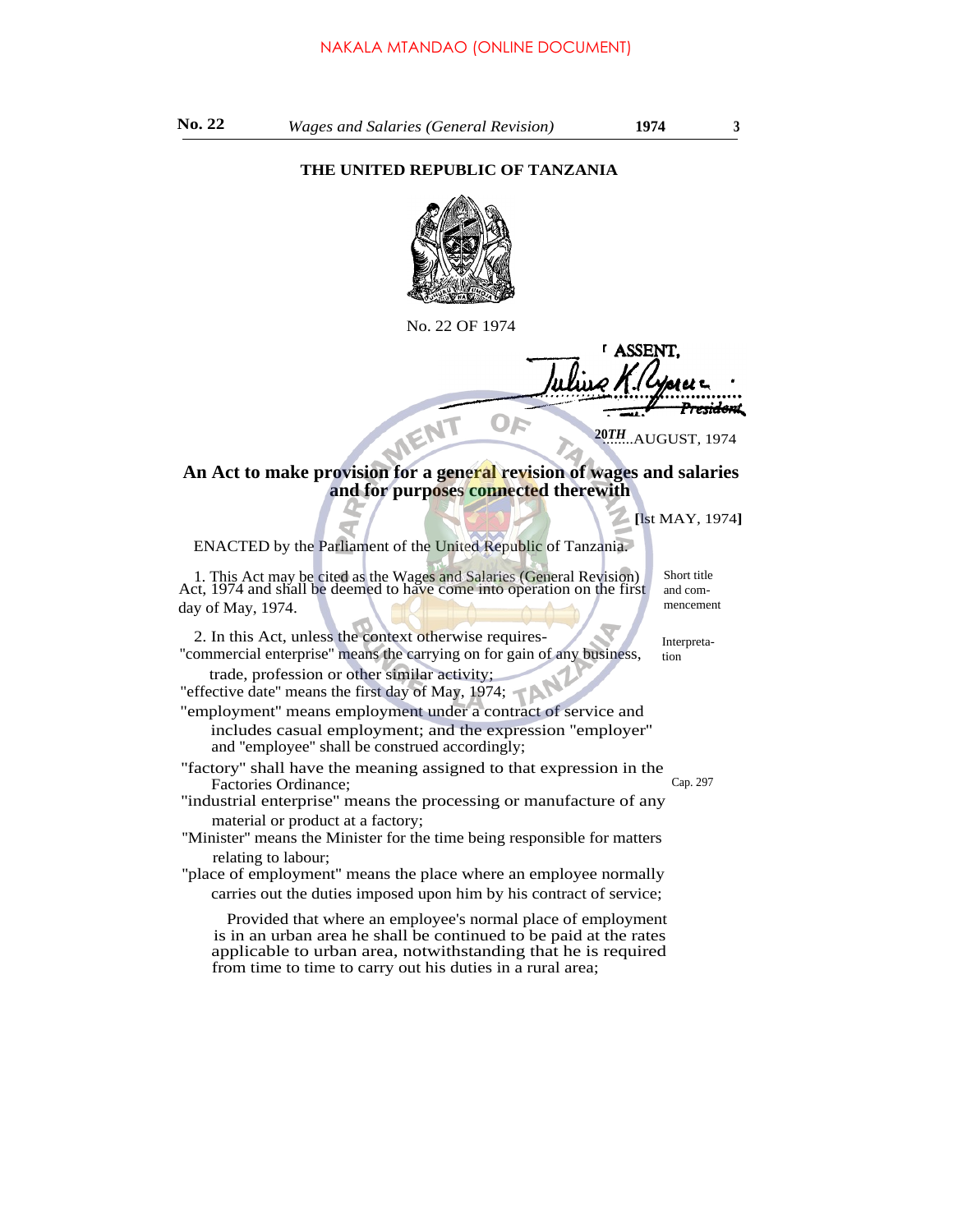| 4           | <b>No. 22</b>                                                                                                                                                                                                                                                                                                                                                                                                                                                                                                                                                                                                                                     | <b>Wages and Salaries (General Revision)</b>                                                                                                                                                                                                                                                                                                                                                                                                                                                                                                                                                                                                                                                                                                                                                                                                                                                                                                                                                                                                                      | 1974 |
|-------------|---------------------------------------------------------------------------------------------------------------------------------------------------------------------------------------------------------------------------------------------------------------------------------------------------------------------------------------------------------------------------------------------------------------------------------------------------------------------------------------------------------------------------------------------------------------------------------------------------------------------------------------------------|-------------------------------------------------------------------------------------------------------------------------------------------------------------------------------------------------------------------------------------------------------------------------------------------------------------------------------------------------------------------------------------------------------------------------------------------------------------------------------------------------------------------------------------------------------------------------------------------------------------------------------------------------------------------------------------------------------------------------------------------------------------------------------------------------------------------------------------------------------------------------------------------------------------------------------------------------------------------------------------------------------------------------------------------------------------------|------|
| Cap. 300    | project;                                                                                                                                                                                                                                                                                                                                                                                                                                                                                                                                                                                                                                          | "statutory minimum wage" means the basic minimum wage payable to<br>an employee at a rate prescribed by a wages regulation order made<br>under section $10(3C)$ of the Regulation of Wages and Terms of<br><b>Employment Ordinance;</b><br>"technical assistance project" means a project wholly or partly financed<br>or materially aided from outside the United Republic and appro-<br>ved by the Minister for Finance as being a technical assistance<br>"technical assistance officer" means a person other than a citizen of the<br>United Republic, who is employed in the United Republic in<br>connection with any technical assistance project and who is paid<br>from funds financed by a foreign Government or an international<br>aid agency, and in the event of any doubt whether any employee is<br>a technical assistance officer, a certificate in writing by the Principal<br>Secretary to the Treasury certifying whether or not such person<br>is a technical assistance officer shall be conclusive proof of the<br>matters stated therein; |      |
|             | "urban area" means-                                                                                                                                                                                                                                                                                                                                                                                                                                                                                                                                                                                                                               | (a) any area within the jurisdiction of a municipal council or town<br>council and includes, where any area which was on or before<br>the 1st day of January, 1972 an area within the jurisdiction of a<br>municipal council or town council but has since that date, been<br>placed or is hereinafter placed within the jurisdiction of a<br>district council or two or more district councils, the area within<br>the jurisdiction of such district council or each of such district<br>councils:<br>(b) any area within a township;<br>(c) any area within the ward or settlement in which the district<br>headquarters of a district or the regional headquarters of a<br>region is situate;<br>(d) any area which the Minister, may, by notice in the Gazette,<br>declare to be an urban area for the purposes of this Act;<br>"wages" means the emoluments payable by the employer to his employee<br>and includes salary but does not include any commission or allowance payable by an employer to his employee in addition to                            |      |
| Application | such wages.<br>3. This Act shall apply to and in relation to all employees other than-<br>(a) persons employed in the service of the United Republic;<br>(b) persons employed in the service of a local authority whose terms<br>and conditions of employment are regulated by the Local Govern-<br>ment Service Commission,<br>(c) members of the Unified Teaching Service;<br>(d) persons employed in the service of the East African Community<br>or any Corporation within the Community or any wholly-owned<br>subsidiary of such Corporation;<br>(e) any person who is in receipt of monthly wages in excess of five<br>thousand shillings; |                                                                                                                                                                                                                                                                                                                                                                                                                                                                                                                                                                                                                                                                                                                                                                                                                                                                                                                                                                                                                                                                   |      |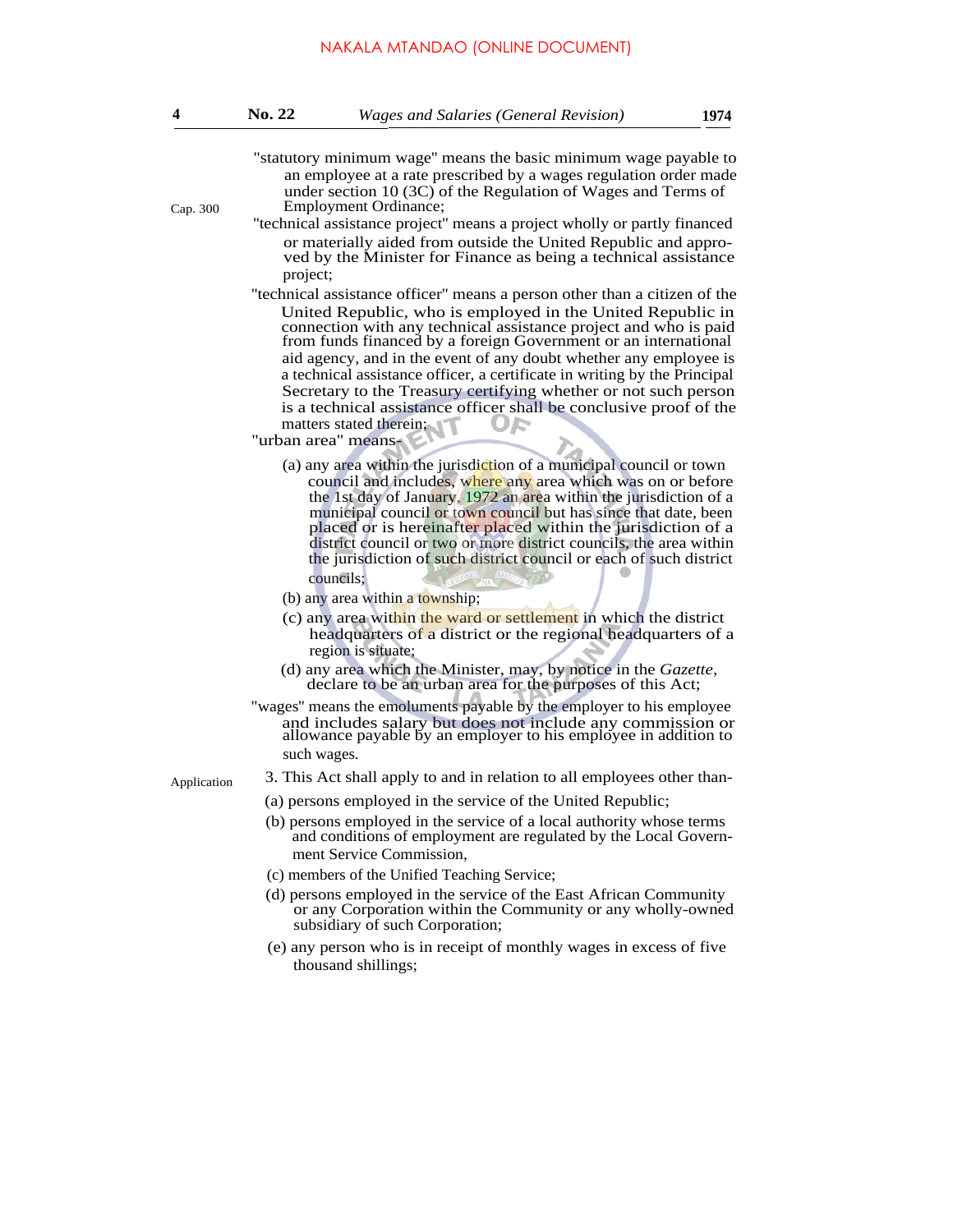- (f) any minister of religion or a religious priest, preacher or teacher employed by a religious organization to perform duties relating to his calling or vocation;
- (g) technical assistance officers.

**4.**-(1) Subject to the provisions of this Act, but notwithstanding any provision to the contrary in any other written law or in any contract, agreement or other instrument whatsoever, the monthly wages of every employee to whom this Act applies shall, with effect from the effective date be increased and shall be deemed to have been so increased at the rate prescribed by subsection (2) of this section, and the employer shall be liable to pay the employee such increased wages in lieu of the wages payable to the employee immediately preceding the effective date.

- (2) The rate of increase on wages payable under this section shall be
- (a) in (the case of an employee other than an employee to whom subparagraph (ii) of paragraph (b) applies, whose place of employment is in a rural area, sixty shillings or fifteen per centum of such employee's wages for the month of April, 1974, whichever is the greater:

Provided that such increase shall not exceed three hundred shillings a month; ъ

- (b) in the case of an employee of whatever category-
	- (i) whose place of employment is in an urban area; or
	- (ii) who is engaged in a commercial or industrial enterprise and whose place of employment is in a rural area,

one hundred shillings or fifteen per centum of such employee's wages for the month of April, 1974, whichever is the greater:

Provided that such increase shall not exceed three hundred shillings a month.

**5.**-(1) Notwithstanding any provision to the contrary in any other written law or in any contract, agreement or other instrument whatsoever, the rates of wages payable to any employee to whom the provisions of this Act apply together with any increase payable under this Act shall not be altered, whether by the grant of any annual increment or otherwise, during the period commencing on the effective date and expiring on the thirtieth day of April, 1975:

Provided that nothing in this section shall be construed-

- (a) as precluding any employer from paying to an employee any increase in wages which is or becomes payable to such employee on account of any promotion in the normal course of his employment;
- (b) as precluding the grant of any increase related to any physical productivity scheme and provided for in any agreement between the employer and his employees entered into and approved by the Permanent Labour Tribunal prior to the enactment of this Act.

Prohibition of alteration of rates of wages

General increase in wages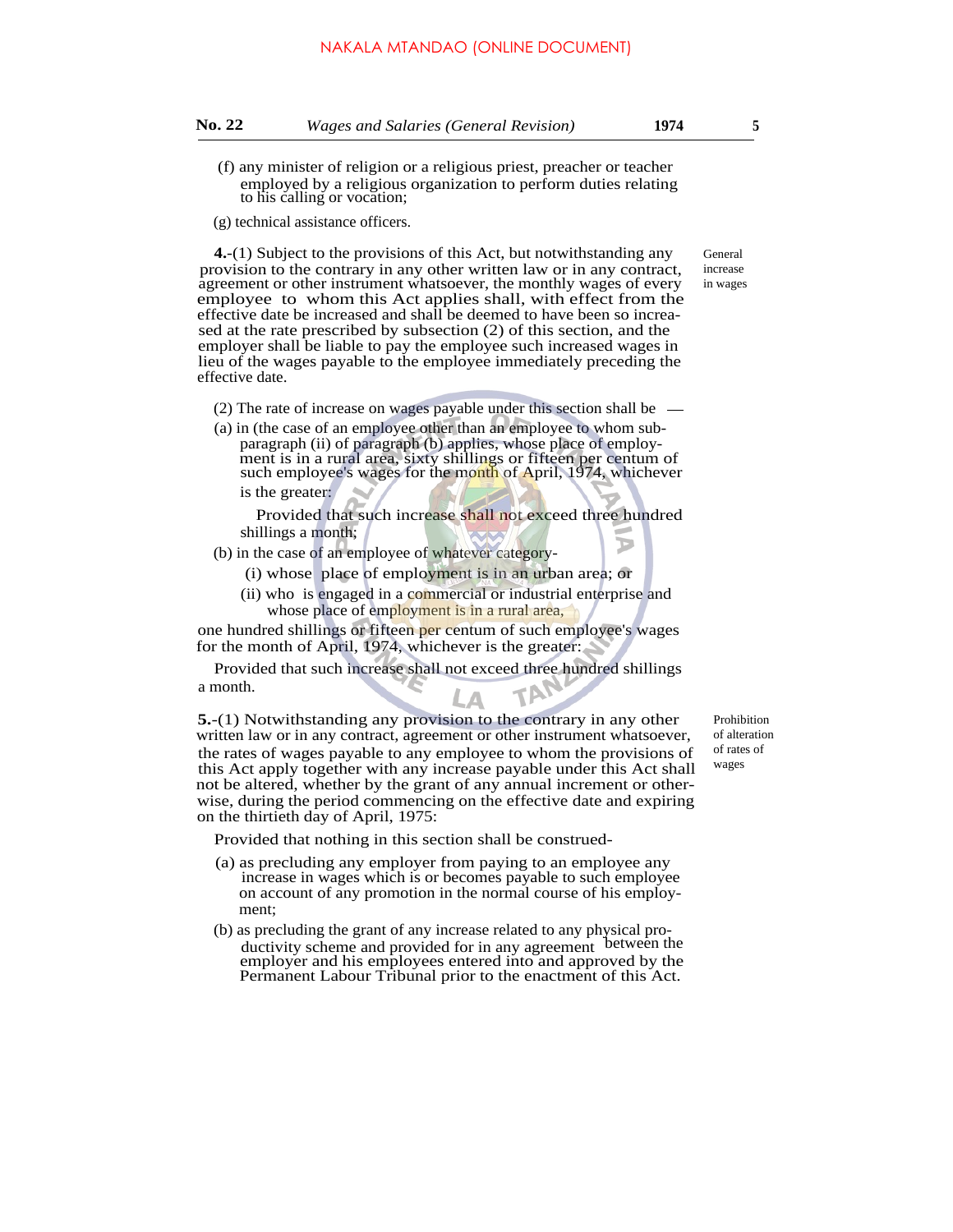**6 No. 22** *Wages and Salaries (General Revision)* **1974**

(2) For the purposes of this section any grant of commission or allowance to which an employee was not entitled immediately preceding the effective date or any increase in the rate of any commission or allowance to which an employee was entitled immediately preceding the effective date shall be deemed to be an increase m the wages of the employee.

**6.** Where on or after the effective date but before the enactment of this Act the wages of any employee were increased either pursuant to an agreement between the employer and the employee or by virtue of the operation of the statutory minimum wages introduced by the

 of Regulation of Wages and Terms of Employment Order, 1972 as amended by the Regulation of Wages and Terms of Employment (Amendment of the Schedule) Order, 1974 the increase under this

Act shall be restricted to the difference between- (a) such increase on or after the effective date; and

(b) the increase provided for in this Act.

Provisions relating to increases granted prior to enactment of this Act G.N. 1972 No. 152 G.N. 1974 No. 110A

of arrears

Recovery **7.** Every employer shall, within thirty days from the date of the, enactment of this Act pay to every employee to whom this Act applies the aggregate amount of the increase in wages which would have accrued to the employee had this Act been enacted prior to the effective date.

Where wages<br>payable<br>otherwise

designed to evade this Act

offences and penalties

**8.** Where in any case the wages payable to an employee before the effective date were payable-

- than monthly (a) at intervals of less than a month, his monthly wages for the month immediately preceding the effective date, shall for the purposes of this Act, be deemed to be the aggregate of the wages paid to him in respect of that month;
	- (b) at intervals of more than a month, his monthly wages for the month immediately preceding the effective date shall be the amount which would have been payable to the employee as wages had his wages been payable monthly.

Agreements **9.**-(1) No employer shall, on or after the enactment of this Act, alter, vary or amend (whether or not with the consent of the employee) any term of the contract of employment of the employee or enter into any arrangement whatsoever which is designed to defeat or modify the application of any of the provisions of this Act in relation to the emoluments payable to the employee.

> (2) Any employer who contravenes any of the provisions of this section shall be guilty of an offence.

Other **10.**-(1) If an employer fails to pay an employee to whom the provisions of this Act apply an increase in wages at the rate prescribed by this Act or otherwise contravenes any of the provisions of this Act he shall be guilty of an offence.

> (2) Any employer who terminates the employment of an employee to whom this Act applies for the reason only of the increased wages payable to such employee by virtue of the operation of this Act shall be guilty of an offence.